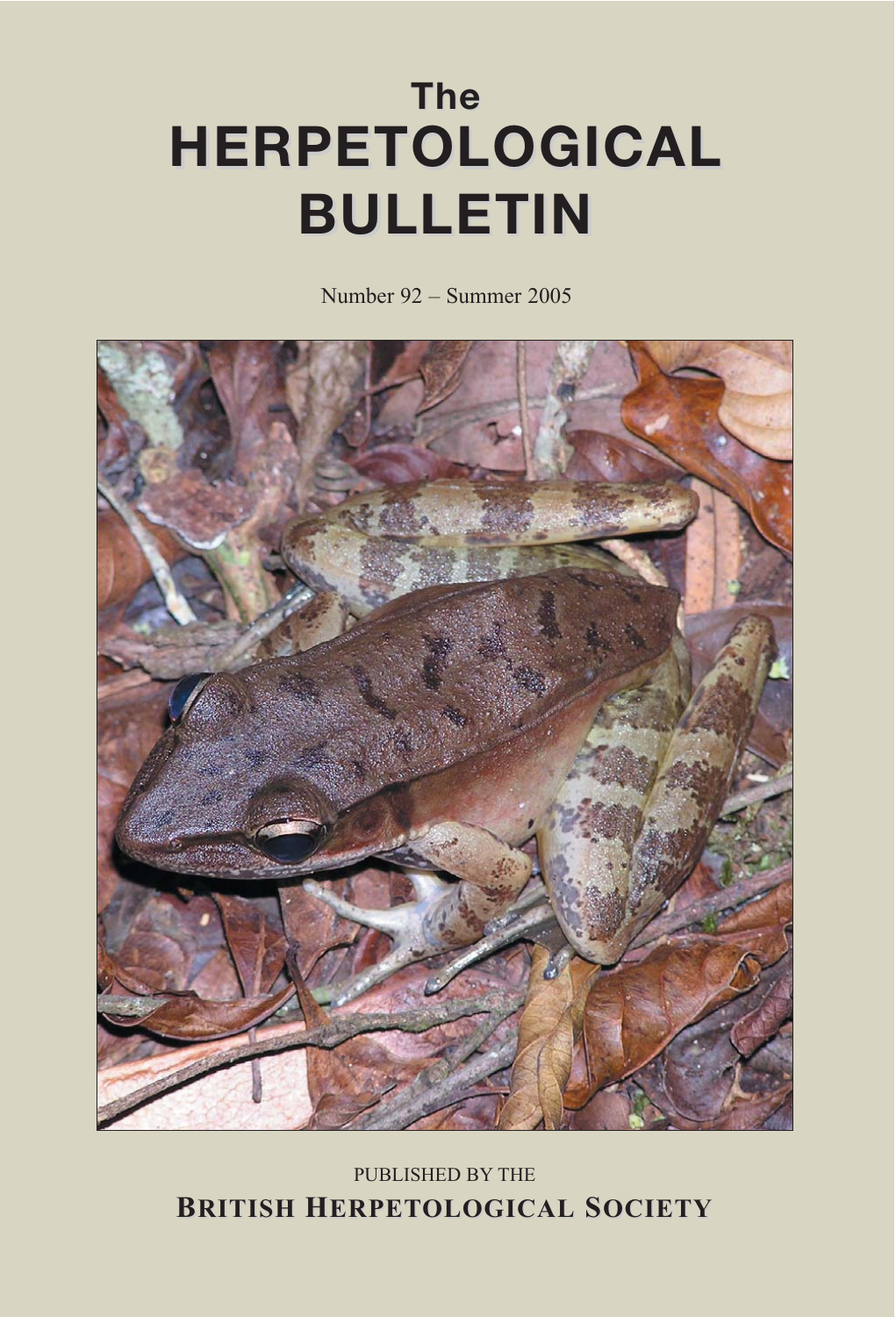# **Sex-based variation in the Central American frog** *Rana juliani* **Hillis and deSa, with notes on reproductive ecology**

# SAM SHONLEBEN

*132 Lower Richmond Road, Putney, London, SW15 1LN, UK.* E-mail: *samilambipie@aol.com*

THE Central American frog *Rana juliani* is endemic to the Maya Mountains of Belize. Originally discovered by Julian Lee (Lee, 1976; as *R. maculatum*), who collected the first known specimens, it was formally described in his honour by Hillis & deSa (1988). The latter study included the species as part of the *Rana sierramadrensis* species group (highland species), sister to *R. maculata* and *R. sierramadrensis*, based on adult and larval morphological characters. A more recent molecular treatise (Hillis & Wilcox, 2005) placed *juliani* in the *Rana palmipes* clade of lowland species, as sister to *R. vaillanti*. Interestingly, this species also occurs in Belize, and *juliani* may be a highland form derived from it, as its morphological characters appear to be generally convergent with highland species. In spite of previous phylogenetic work, *R. juliani* remains a little known species, with mostly male specimens available for analysis. Lee (1996) stated that 'there are too few [female] specimens to assess sexual size dimorphism'. During postgraduate study in Belize in May and June 2004, I had the opportunity to study a population of *R. juliani* in an area of which it is fairly common.

to the nearby Monkey Tail River. During my visits at the beginning of the rainy season (25th, 28th and 29th May 2004), standing water was present in the creek for about 1 km of its length. Water seems to be present year-round at the creek, with some pools up to 5 feet in depth. With the onset of the rains, pools fill up and presumably flow towards the river. In addition to *R. juliani*, other anuran species seen at the creek were *Rana berlandieri (= Rana brownorum)*, *Eleutherodactylus sabrinus, Smilisca baudinii* and *Smilisca cyanosticta*. All three *Rana* species recorded from Belize occur in sympatry at the creek, *R. vaillanti* having previously also been recorded in the vicinity by Gardner *et. al*. (2001) and Hawthorne *et. al*., 2003). A visual encounter survey (VES) technique was used to search for frogs along a preestablished transect that ran along the bank on the west side of the creek for 500 m (see Gardner *et. al*., 2001). Searches were conducted on days with rainfall, once during the day (commencing at 13:00 hrs) and once at night (commencing at 21:00 hrs) (see dates above). To standardise effort, each search was limited to one hour, giving an average

**Figure 1**. Adult female *Rana juliani*.

#### **STUDY AREA AND METHODS**

The study area consisted of a creek approximately 4 km east of the Las Cuevas Research Station (500 m elevation, 16°44'N, 88°59'W) in the Chiquibil Forest Reserve, Maya Mountains, Belize (Cayo District). The surrounding forest is of lowland tropical broadleaved rainforest type situated on underlying limestone geology. The creek itself was formed from limestone base rock and extends for approximately 5 km

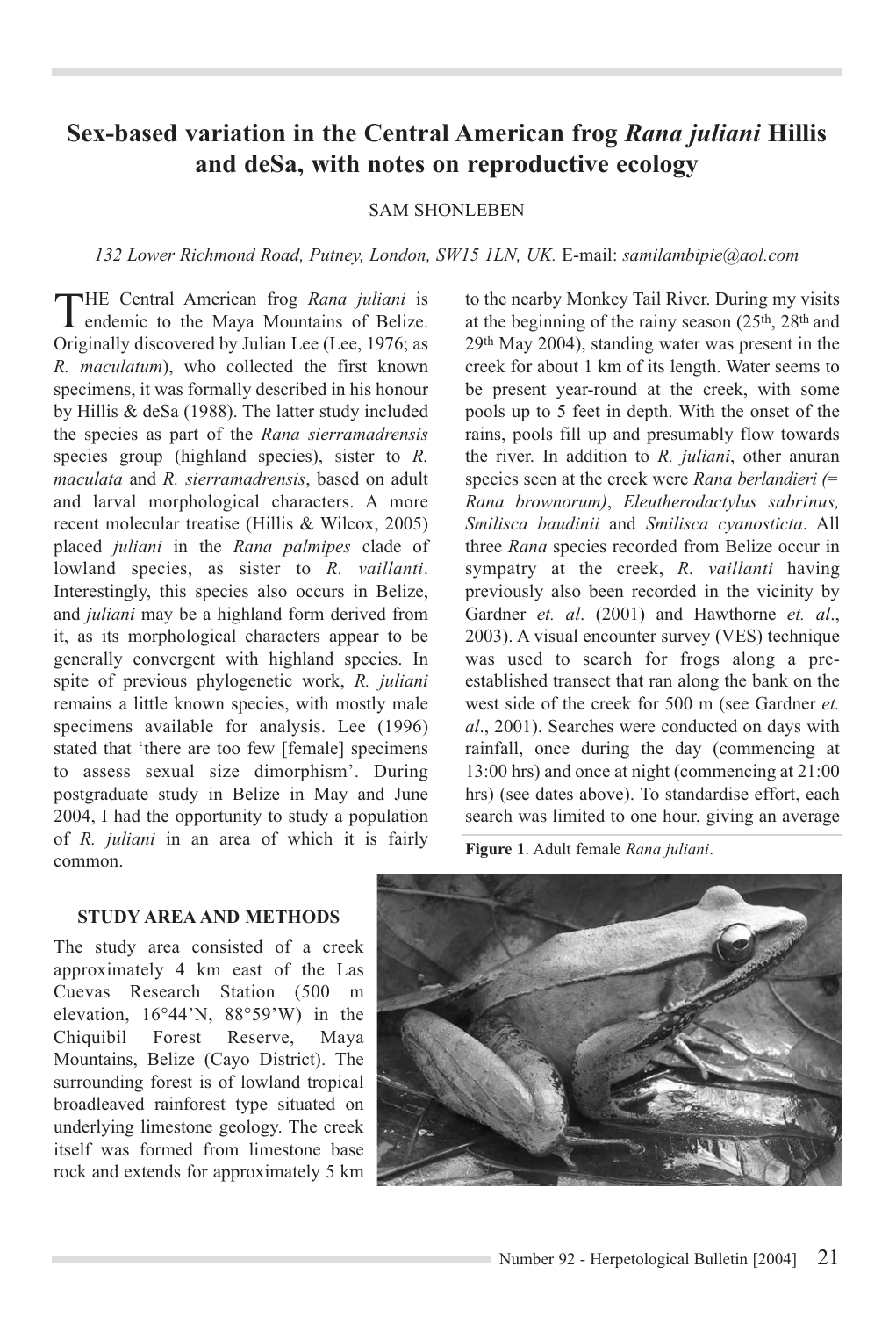

**Figure 2**. Diagram of frog in dorsal view illustrating morphometric measurements taken from each specimen:  $1 =$  internarial distance,  $2 =$  orbit to nare distance,  $3 =$  snout-vent length (SVL),  $4=$  interorbital distance,  $5 =$  orbit to tympanum distance,  $6 =$  head width (measured from posterior edge of tympanum),  $7 =$  foot length (ankle to tip of outstretched  $4<sup>th</sup>$  toe digit),  $8 =$ tibial length,  $9 =$  tarsal length (ankle to tip of tarsal bone when phalanges bent at 90º angle to tarsal bone), 10=thigh length (vent to tip of knee).



**Figure 3.** Diagram of lateral view of head region of frog, illustrating morphometric variables measured: 11  $=$  orbit diameter,  $12 =$  tympanum diameter (at widest point), 13 = head length (posterior of jaw gape to tip of snout).

| Date     | Day/night | berlandieri    | juliani        | vaillanti | Rana spp.      |
|----------|-----------|----------------|----------------|-----------|----------------|
| 25/05/04 | Day       | $\theta$       | $\Omega$       | $\theta$  | 3              |
|          | Night     | $\overline{c}$ | $\mathfrak{D}$ | $\Omega$  |                |
| 28/05/04 | Day       | $\theta$       | $\Omega$       | $\Omega$  | $\overline{c}$ |
|          | Night     | 1              | 3              | $\Omega$  | $\theta$       |
| 29/05/04 | Day       | $\theta$       | $\Omega$       | $\Omega$  | 1              |
|          | Night     | $\theta$       | 8              | $\Omega$  | $\Omega$       |

**Table 1**. VES counts for *Rana* spp. at the creek.

search time rate of 0.5 km/h. Animals visible and/or active on the ground surface were counted, as conducting surveys after rain gave maximum chance of encountering animals in this way. All animals encountered were caught to confirm identification. Animals not caught were labelled as '*Rana* spp'. Visual encounter results are shown in Table 1. Morphometric variables recorded for each specimen were as follows: snout-vent length (SVL), interorbital distance, internarial distance, orbit-nare distance, tibial length, tarsal length, thigh length, foot length, head length, head width, orbit diameter, tympanum diameter, and orbittympanum distance (see Figs. 2 and 3). All measurements were made with digital calipers.

### **RESULTS AND DISCUSSION**

All but one specimen of *R. juliani* was caught at night. Some were encountered during the day, but were well-camouflaged and too quick for capture. These may have been *R. vaillanti* or *R. juliani,* but could not be identified. Large tadpoles were also seen but were in deep pools and could not be caught. Since the tadpoles of all species of Belizean *Rana* attain a similar size, the tadpoles could have belonged to any of these species. No *vaillanti* were seen at night. *Rana juliani* were fairly easy to spot after dark by means of their orange 'eye shine' reflected back from torchlight. In most cases the frogs were easy to approach, not moving until a net was placed over them. One large female preserved as a voucher specimen (SSLC011, 92.6 mm SVL) contained a large 28.6 mm SVL undigested coleopteran in the stomach.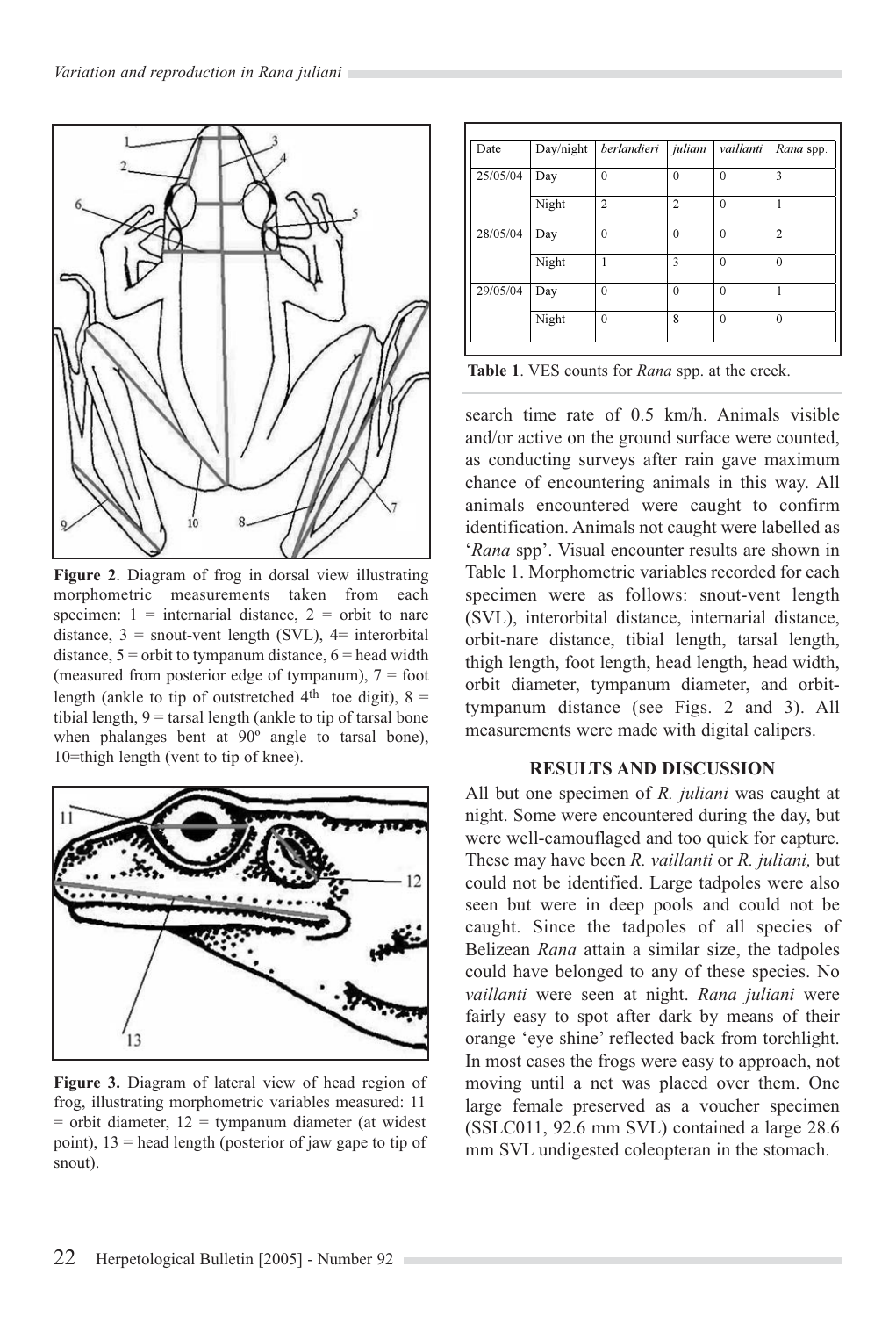| <b>Sex</b>       | <b>SVL</b>       | interorbital     | internarial      | eve - nares      | head length      | head width        | eye diameter     |
|------------------|------------------|------------------|------------------|------------------|------------------|-------------------|------------------|
| Female<br>$n=12$ | $83.50 \pm 12.2$ | $7.83 \pm 1.16$  | $6.91 \pm 1.13$  | $8.28 \pm 1.26$  | $28.42 \pm 4.16$ | $29.43 \pm 4.46$  | $10.73 \pm 1.58$ |
| Male<br>$n=10$   | $59.92 \pm 5.78$ | $5.11 \pm 0.18$  | $5.12 \pm 0.62$  | $5.75 \pm 0.51$  | $19.41 +/- 1.50$ | $19.79 \pm 1.52$  | $7.68 \pm 0.74$  |
| <b>Sex</b>       | tympanum diam.   | $eye - tympanum$ | tibial length    | tarsal length    | thigh length     | foot length       |                  |
| Female<br>$n=12$ | $7.19 \pm 1.35$  | $2.82 \pm 0.63$  | $55.01 \pm 7.46$ | $28.23 \pm 3.88$ | $33.93 \pm 7.04$ | $73.90 \pm 10.16$ |                  |
| Male<br>$n=10$   | $5.21 \pm 0.88$  | $1.89 \pm 0.23$  | $36.14 \pm 3.22$ | $18.48 \pm 1.61$ | $29.86 \pm 1.88$ | $48.76 \pm 4.24$  |                  |

# **Sex-based variation**

Morphometric measurements (means and standard deviations in millimetres) were taken from specimens from the creek supplemented with material from other collections (see appendix for list of specimens). These data are shown in Table 2. Maxillary teeth are present in both males and females, and vomerine tooth counts range from 5–7 (males) to 5–9 (females). In both males  $(n = 4)$  and females  $(n = 7)$  the vomerine dentary process is elliptical in shape. This characteristic does not appear to be a sexually dimorphic in *R. juliani*, although further specimens are needed to corroborate this. Cochran & Goin (1970) describe the vomerine teeth in Colombian *Rana vaillanti* and *Rana palmipes* (then both known as *R. palmipes*) as distributed 'in two small, slanting, widely separated series between the choanae' but there are no records of sexual dimorphism for this characteristic.



**Figure 3**. Adult female *R. juliani* in shallow water of creek having recovered after 'playing dead'.

**Table 2**. Morphometric measurements (means and standard deviations in mm.) for *R. juliani* specimens.

# **Reproductive ecology**

There are a few details available on reproduction in *Rana juliani.* Males lack vocal slits and sacs, and most published accounts treat the species as mute and/or voiceless. However, *R. juliani* appears capable of making a distress call. One female that I handled produced loud cries and then 'played dead', assuming a completely limp posture in my hand. This behaviour had great effect in that, fearing the worst, I placed the frog in shallow water at the edge of the creek, whereupon it made an immediate recovery and escaped (see Fig. 3). I did not handle enough males to observe this behaviour. Male *R. juliani* are not known to produce an advertisement call, and it is not known how they attract females (elicit female choice),



**Figure 4**. Adult female *R. juliani* photographed at night part-buried in leaf litter.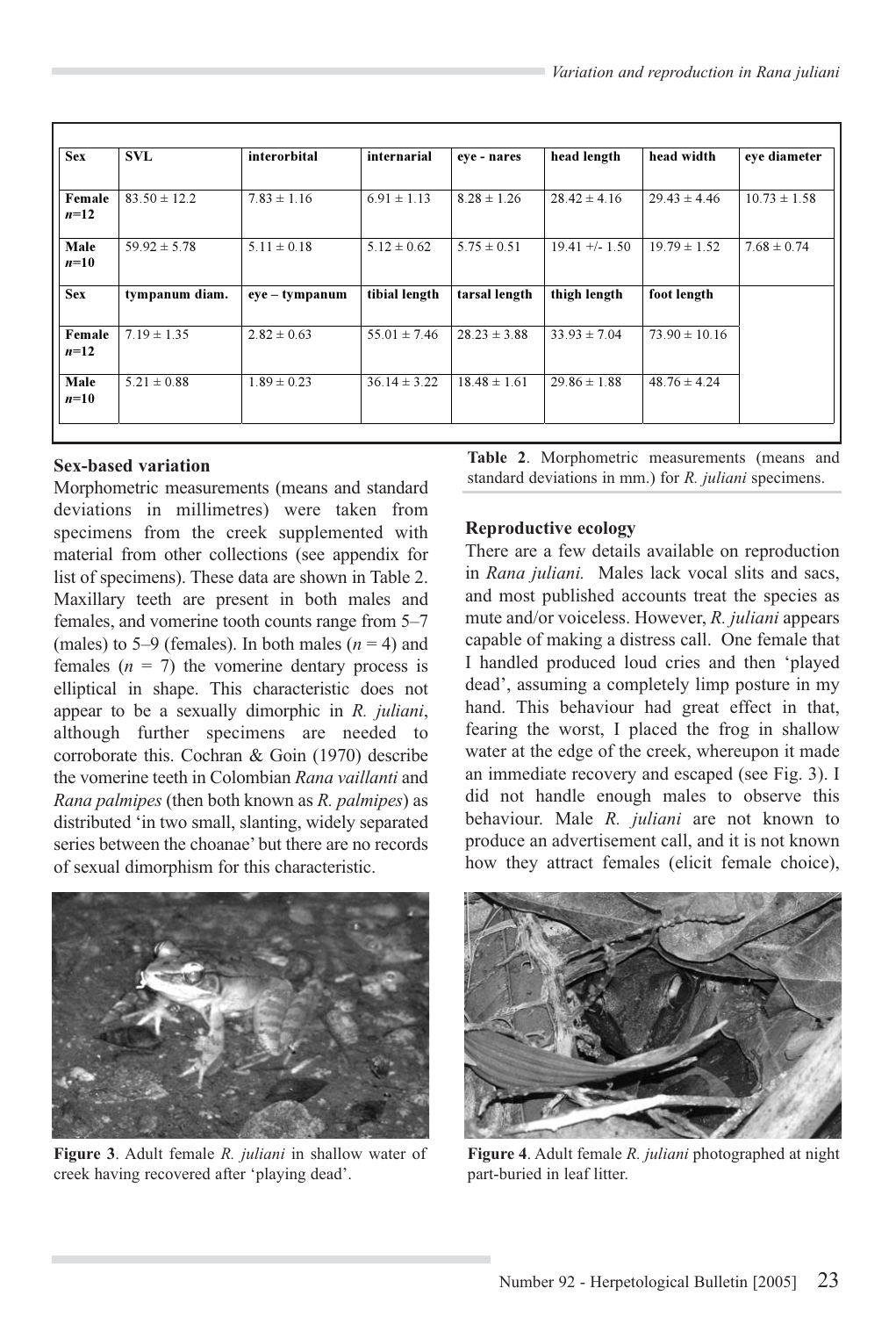

**Figure 5**. Variation among individuals of *R. juliani* in character of dorsal markings.

intimidate other males, and/or hold territories. In species of Asian voiceless *Rana* that also lack vocal sacs, males possess fangs (odontoid processes on the lower jaw), hypertrophied jaw muscles, have longer, wider heads than females, and are also larger (Emerson & Berrigan, 1993). Male *R. juliani* show none of these characteristics, and have similar sexually dimorphic traits that other voiced species possess, i.e. nuptial pads on the pollex in the breeding season and smaller body size than in females. Three general causes have been cited for voicelessness in frogs: the lack of closely related species in the same habitat, the presence of a high level of background noise in the habitat, or the use of permanent breeding sites (Duellman & Trueb, 1994). *Rana vaillanti*, the most closely related species to *R. juliani* (Hillis & Wilcox, 2005) is also present at the creek, but it is interesting to note that no vocalisations have been recorded from this species in this location. Campbell (1998) describes *R. juliani* as a typical stream-breeding species lacking vocal slits and sacs, alluding to the aforementioned hypothesis of background noise (cited above). During my observations at the beginning of the rainy season, females were gravid but flow rate at the creek was nil. The rains had not begun in full, but I do not think that background noise could have been a significant factor in this case. An Asian voiceless species, *Rana blythi* (= *Rana leporina*) displays a female-biased sex ratio and non-clumped distribution, and males may also hold territories (Emerson & Inger, 1992).

The reproductive ecology of *R. juliani* has not previously been investigated. Of the total number of specimens observed at the creek, 77% were females, and almost all of these were found at or near the water's edge (one was partially buried in leaf litter; see Fig. 4). Individuals were not found in close proximity to each other, but with no quantitative data available on spatial distribution, further analysis is clearly needed to determine whether the females keep a minimum distance away from each other. Due to the timing of the onset of the rains, and the reproductive condition of the individuals concerned, the distribution pattern observed may represent females waiting for breeding males. This behaviour, however, has not been observed in *R. juliani* or other *Rana* species. All dissected females (*n* = 5) contained eggs, and one particularly large specimen  $(SSLC018, 97.7 \text{ mm } SVL)$  collected on  $29<sup>th</sup>$  June had a minimum clutch size of 1210 eggs. This information is concordant with the suggestion by Lee (1996) that breeding occurs during the summer rainy season. Tadpoles take around six weeks to metamorphose (Lee, 2000); the larger tadpoles I observed in the creek are possibly those of another, unidentified *Rana* sp. that either breeds outside the rainy season, or are from the previous year's reproductive effort and in which metamorphic development has been extended. Gravid *R. juliani* have also been found in February (Lee, 2000). Reproduction in *R. berlandieri* (= *brownorum*) is associated with summer rains. *Rana vaillanti* seems similar in this respect, but egg clutches have been found in February in Belize. It is possible that the large number of females encountered is due to their congregation at a suitable breeding site at the onset of the rains. Further study of these frogs outside the rainy season is needed to investigate sex ratios, home range sizes, and dispersion. As *R. juliani* is essentially restricted to riparian habitats, it may breed year round where the presence of water is permanent, with a concentrated period of reproduction during the rainy season. Some of the smaller streams along which this species occurs, however, are know to dry out in the dry season (Meyer & Farneti Foster, 1996). The position of